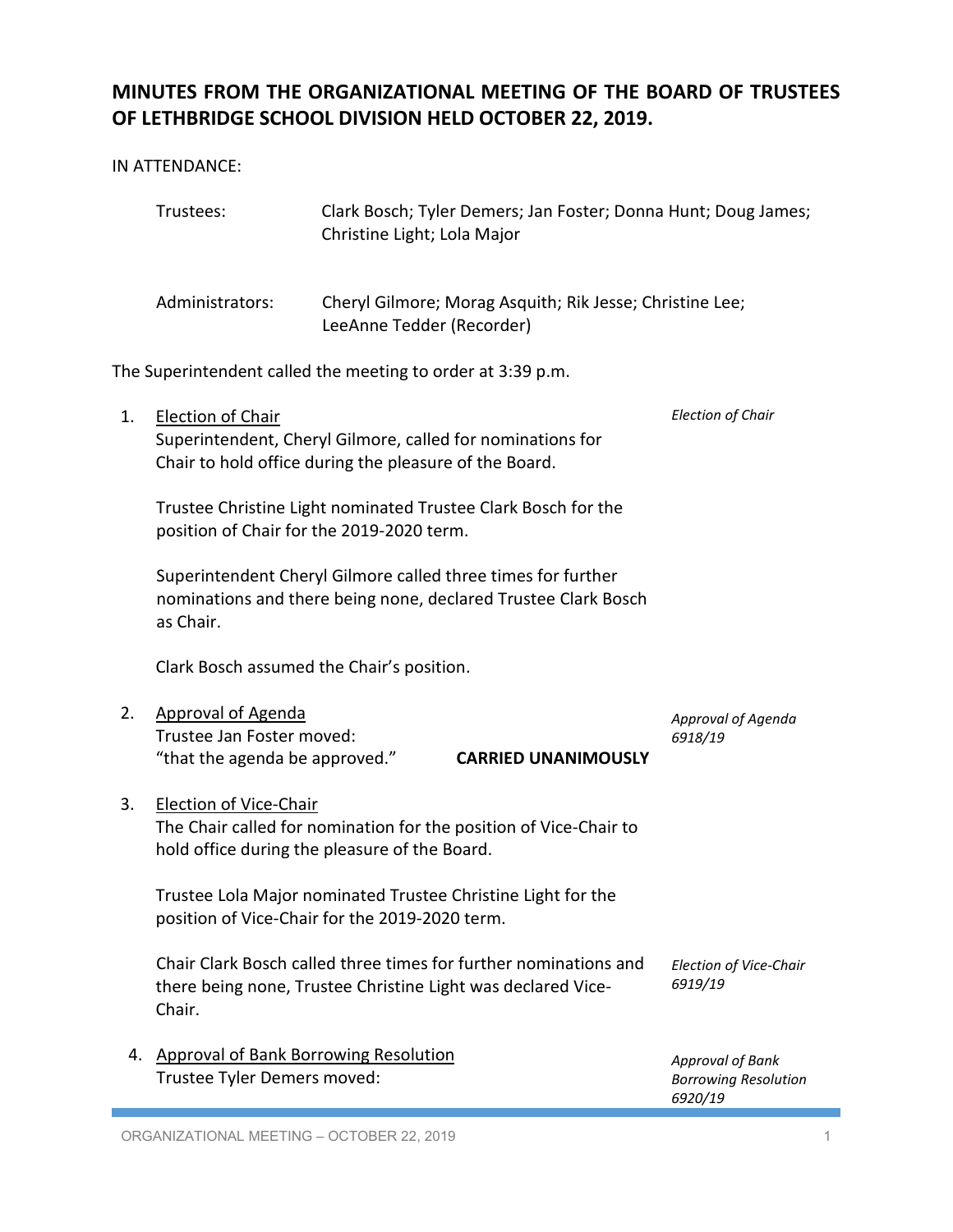"that the Board approve the 2019-2020 bank borrowing resolution in the amount of \$500,000 to finance the operation of the school division as required, pending receipt of government funding, and that a copy of this resolution be appended to the minutes of this meeting." **CARRIED UNANIMOUSLY**

5. Approval of Signing Authority

Trustee Donna Hunt moved:

"that the bank signing authority be the Chairman or the Vice-Chairman and the Secretary-Treasurer or, in their absence, the Director of Finance, with the exception that for the purpose of signing cheques, the signing authority shall be the Superintendent of Schools and the Secretary-Treasurer and Director of Finance and further, that the Board authorize the bank to establish an overdraft lending agreement which has been duly executed by the proper officers of the Board when loans are required." **CARRIED UNANIMOUSLY**

6. Committee Reports and Terms of Reference All Committee reports and Terms of Reference were reviewed at the September 2019 meeting.

| 7. | <b>Appointments to Committees</b> |                                             |  |  |
|----|-----------------------------------|---------------------------------------------|--|--|
|    |                                   | *denotes Chair<br>7.1 Standing Committees   |  |  |
|    |                                   |                                             |  |  |
|    |                                   | 7.1.1 Facilities Committee:                 |  |  |
|    |                                   | *Doug James, Tyler Demers                   |  |  |
|    |                                   | 7.1.2 Policy Advisory Committee:            |  |  |
|    |                                   | *Lola Major, Clark Bosch (Alternate)        |  |  |
|    |                                   | 7.1.3 Community Engagement Committee:       |  |  |
|    |                                   | *Christine Light, Jan Foster                |  |  |
|    | 7.1.4                             | Spirit of 51 Committee:                     |  |  |
|    |                                   | *Tyler Demers, Lola Major                   |  |  |
|    | 7.1.5                             | <b>Superintendent Evaluation Committee:</b> |  |  |
|    |                                   | *Clark Bosch, Lola Major, Christine Light   |  |  |
|    | 7.1.6                             | <b>Board Budget Committee:</b>              |  |  |
|    |                                   | *Donna Hunt, Christine Light                |  |  |
|    | 7.1.6                             | F.N.M.I. Advisory Committee                 |  |  |
|    |                                   | * Doug James, Donna Hunt (alternate)        |  |  |
|    | 7.1.1                             | <b>Poverty Intervention Committee:</b>      |  |  |
|    |                                   | *Christine Light, Lola Major (alternate)    |  |  |
|    | 7.1.7                             | <b>Board Audit Committee:</b>               |  |  |

\*Clark Bosch, Donna Hunt 7.1.8 Division Wellness Committee: \*Donna Hunt, Jan Foster

*Approval of Signing* 

*Authority 6921/19*

*Committee Reports and Terms of Reference*

*Appointments to Committees 6922/19*